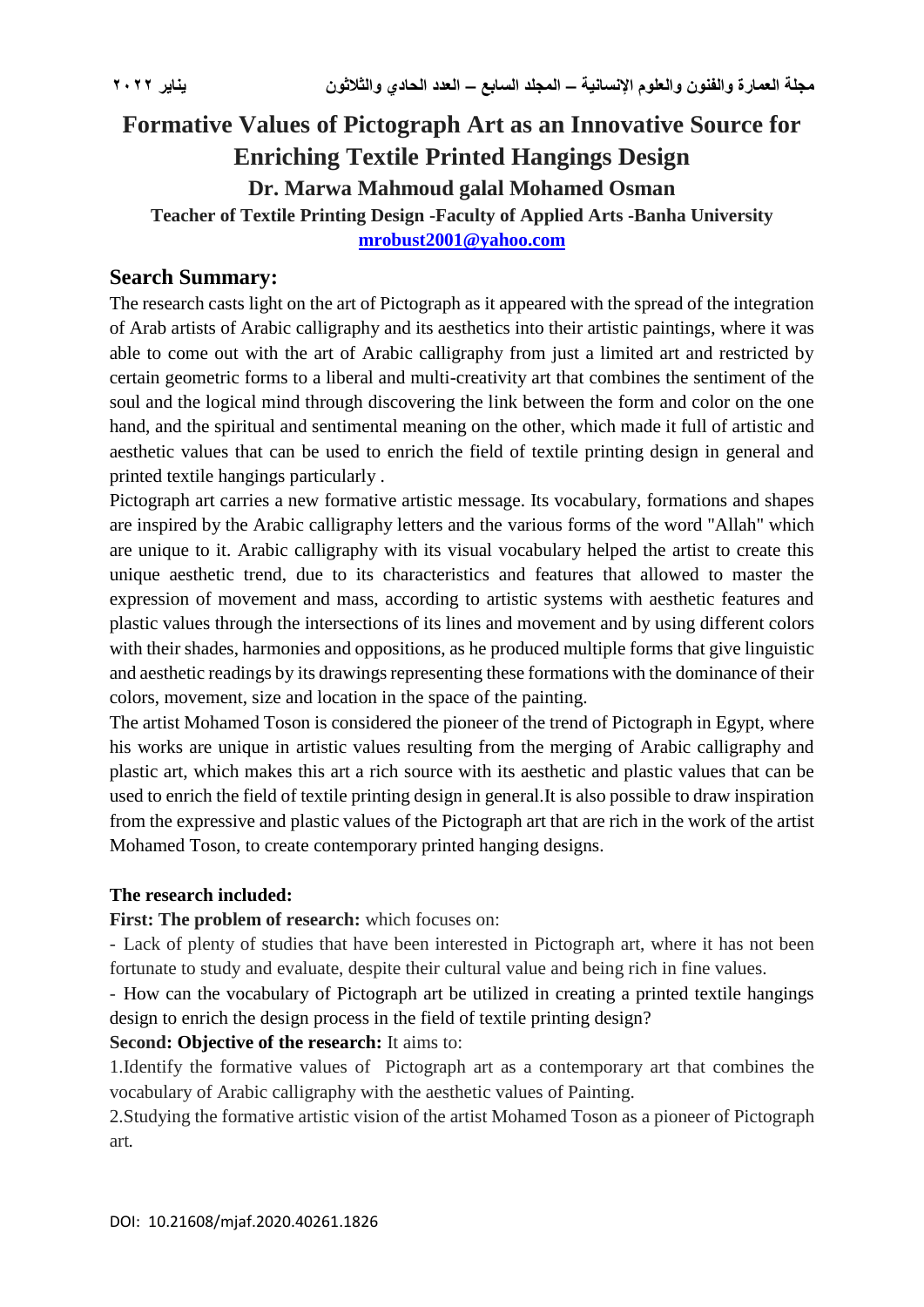3.Creating designs suitable for printed textile hangings which are inspired from the artistic and formative values in the artist Mohamed Toson′s works.

# **Third: The importance of the research:** It is illustrated by:

1.Highlighting the artistic vision of Pictograph art and its exceptional features which have granted it to be an innovative source of pattern elements that hold a unique aesthetic quality.

2.Enriching the field of textile printing design and inspiration from the aesthetic and plastic values in the works of the artist Mohamed Toson to create printed hanging designs.

## **Fourth: Research Assumptions:** The researcher supposes:

1.The plastic features of Pictograph art which are based on a combination of the formative components of Arabic calligraphy and Painting have a peculiar case that can be employed to enrich the design field.

2.Creating a set of designs for printed hangings inspired by the work of the artist Mohamed Toson by computer can enrich the field of textile printing design.

**Fifth: Research Methodology:** The research was based on:

**The descriptive approach:** The study of the art of Pictograph as a contemporary art combining Arabic calligraphy and Painting.

## **The descriptive analytical approach:**

- Through the technical analytical study of selected works for the artist Mohamed Toson as a pioneer of Pictograph.

- Through the technical analytical study of innovative designs inspired by the work of the artist Mohamed Toson.

- **The applied artistic approach:** By conducting innovative contemporary designs of printed textile hangings inspired by the work of the artist Mohamed Toson.

As the researcher proved through analytical and applied studies that the formative features of the Pictograph art that are apparent in the works of the artist Mohamed Toson have a special artistic trait that can be applied to create a set of designs for printed textile hangings using a computer that can enrich the field of textile printing design.

## **Sixth: The limits of the research:**

- **Spatial research limits:** Egypt.
- **Objective research limits:**
- The formative artistic vision of the artist Mohamed Toson**.**
- Inspiration from selected works by the artist Mohamed Toson.
- The design aspect relates to enriching the design of the printed Hangings.

## **Theoretical Framework:** This part of the research is divided into two axises:

**The first axis: Studying the art of Pictograph as a contemporary art combining Arabic calligraphy and Painting:** Where it presents the concept, the emerge of Pictograph art and some of its features, including that it is considered a process of creation and innovation to establish an artistic work characterized by cohesion and integration that achieves the artistic and aesthetic value , and it also includes the artistic vision of Pictograph , as it is a rich experience in forming and coloring so that the Arabic letter appears in its utmost aesthetics, which gives a sense of the existence of a spiritual icon for communication between the artist and his artistic achievements as well as between it and the recipient.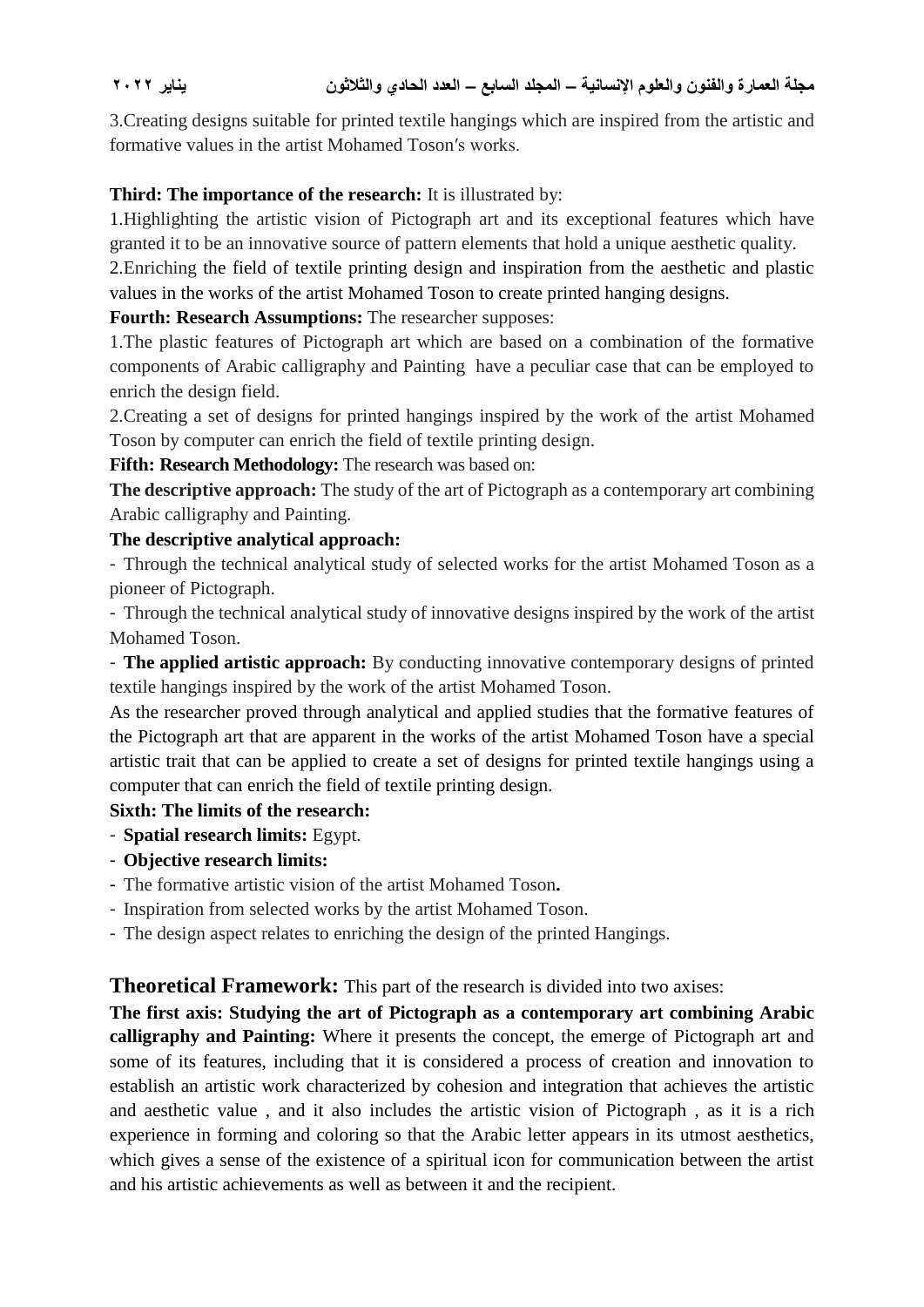It also goes over the Arabic letters as a plastic alphabet, as the Arabic language is the only alphabet in the world that achieved an integrated artistic direction at one period in time. Among the most important of these components are: the diversity of shapes for a single letter - the ability to draw - vertical extension - reductionism of the Arabic letter - softness - angulation interlacing and overlapping - increase of the tributary letters - the form or syntactic signs – punctuation.

This part also presents the relationship of Pictograph and Arabic calligraphy in plastic art, as the art of Pictograph needs an ability, a deep knowledge of the rules and basics of Arabic calligraphy, also being able to use his tools that have aesthetic expressive power, through which he can launch into the worlds of the repercussions of Arabic calligraphy with color formation as its main focus. Formations with letters are human cultural products that are subjected to development and renewal, and that depends on the human need for this purpose and is considered one of the fine arts on which the Arab civilization was built upon.

This art school has blended between lettering and shaping, which allows the Arabic calligraphy to shine through it, has changed it from being just a limited and restricted art by specific geometric shapes into a liberal art with multiple creations.

**The second axis: Studying the aesthetic and plastic values in the works of the artist Mohamed Toson:** Arabic calligraphy is characterized by many varied technical capabilities through which it is possible to develop Arabic calligraphy in design of all kinds, whether in terms of decorative, geometrical, functional, repetition, style or composition.

1- **The composition of the calligraphy panel:** It is one of the important capabilities that work to develop the Arabic letter and turn it into a balanced design. The composition of the panel includes several elements such as: Axis - Repetition - Rhythm - Structural Design - Mass and Space.

2- **The Rhythm in the calligraphy panel:** It is the submission of this painting to the principle of the spiritual perspective, considering that the letters move in a pure space without being defined by time or place, and this does not contradict with the specific standards of letters, as they are like architectural standards that do not restrict creativity, but only guarantee the integrity of the construction, and what is Arabic calligraphy painting but a harmonic structure of harmonious letters.

This part also includes the artistic vision of the artist Mohamed Toson which indicates that the Arabic letter, according to the artist "Toson", is not a rigid mass, but rather a spiritual mass that sees, hears, moves, and expresses in color, symbol, meaning and word about the content of his creative achievements that do not stray from the noble Quran and the honorable names of God are accompanied by formative elements represented by colors, spaces and subject matter as well as the aesthetics of the Arabic letter that achieve dazzling and visual pleasure that is accompanied by spiritual, emotional and human feelings.

In addition to the artist Toson's artistic style, where he presented Arabic letters and writing within a style based on combining Painting, calligraphy and formation, which found in his works a space for combining different worlds where letters and drawings overlap according to complex combinations. Furthermore, his colors range between yellow and orange mainly in most of his works, and he takes from blue and green, so that the universe is the first inspiration for his work, as for the texts he chooses in most of his paintings, they often carry religious meanings.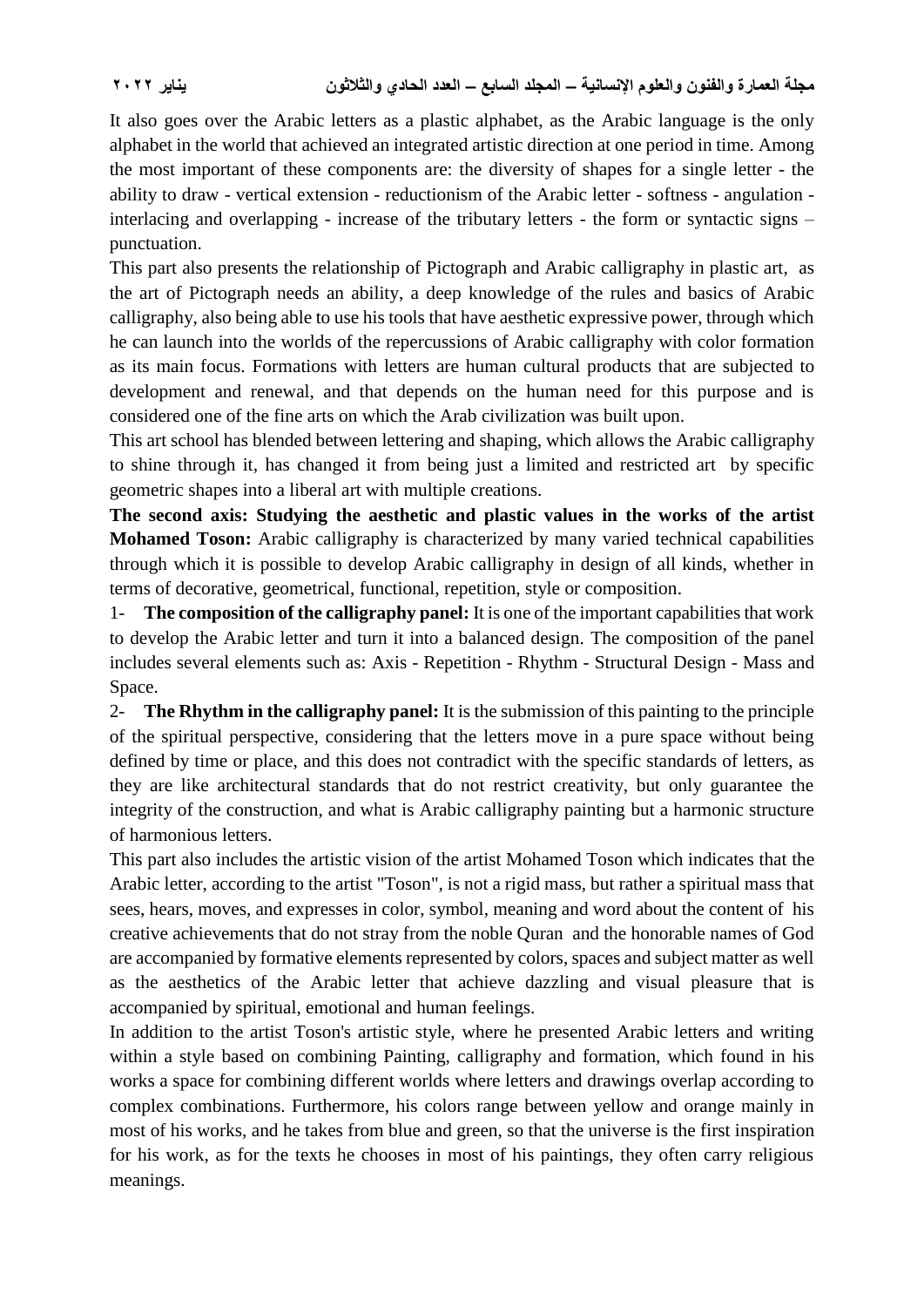**Analytical study of some of the artist Mohamed Toson's works:** The research includes the analytical study of three of the artist Mohamed Toson's works based on technical, geometric analysis and the analysis of the movement and its direction of the artwork. In addition to the analysis of the push and pull movement of the artwork. For Example:

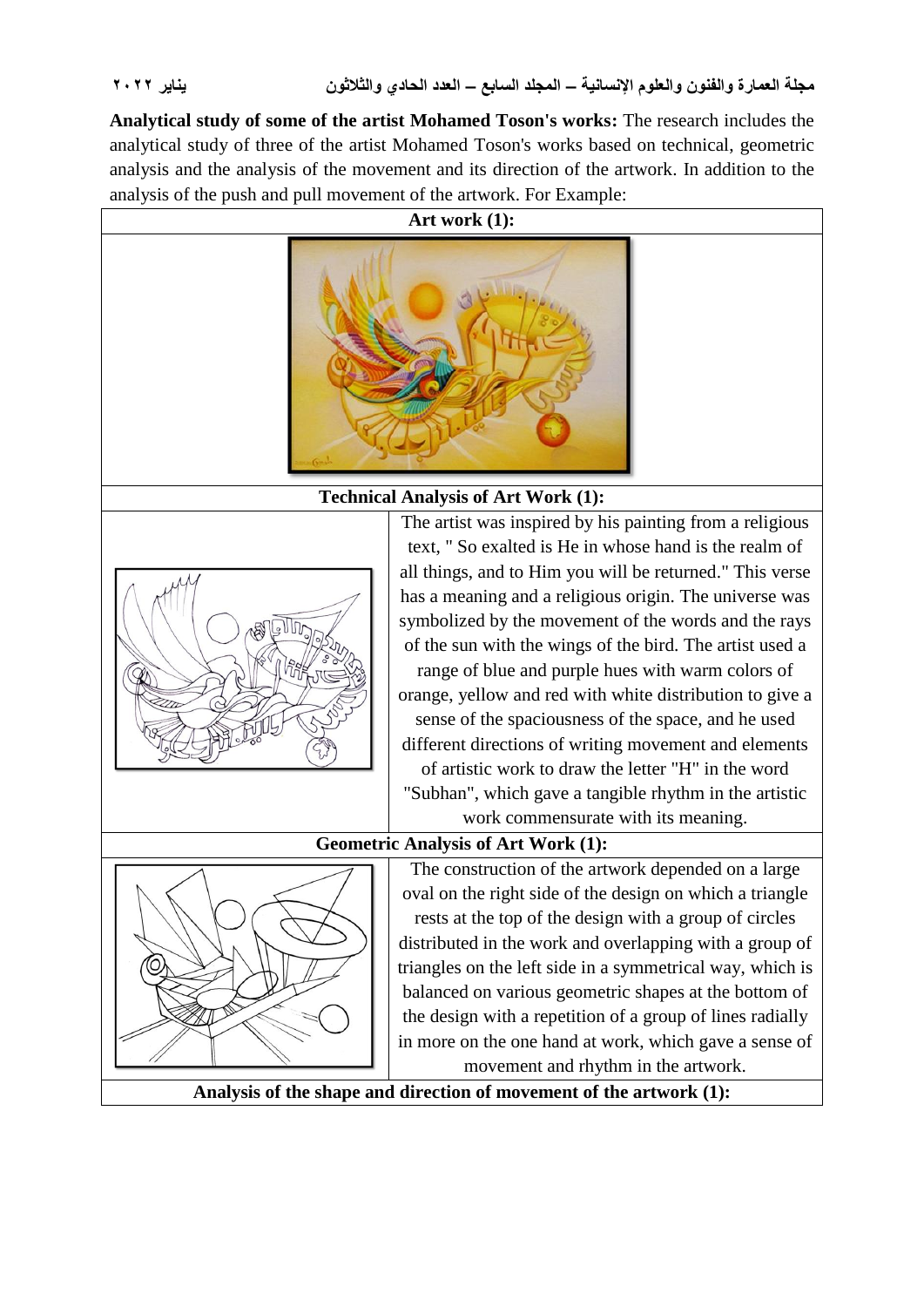

#### **Application framework:** This part of the research includes the third axis:

**The third axis: :Designs inspired by the works of the artist Mohamed Toson:** This part of the research includes the stages of the design process, which are divided into the conceptual stage (the idea) - the design stage (arranging the elements of the idea) - the application stage (creating the idea), and it also illustrates that textile printing design deals with the skills, knowledge, techniques and processes needed for the printed textile design profession, and printed textile designers work within a context that requires them to be able to initiate and interpret design inspiration, taking into account trends, expectations and requirements from different market levels and doing so through an understanding of heritage , history, patterns of design and printing processes in this field, and in recent times the biggest influence in textile printing design and production comes from digital design and digital inkjet printing, where the creative potential in digitally generated aesthetics and ornaments has significantly increased the design repertoire.

It is also exposed to the concept of the printed hanging, furthermore the structural foundations, the aesthetic values, and the structural system for the printed hangings design, in addition to several elements must also be taken into account in the printed hangings design, the most important of which are:

- **Line:** It is a key element in highlighting and defining the artwork because of the various or multiple elements it holds.

- **Shape:** It is the arrangement and organization of the parts of the artwork in a way that can affect the Connoisseur.

- **The unit shape:** It must be compatible with the purpose for which it was designed or used for the printed hanging.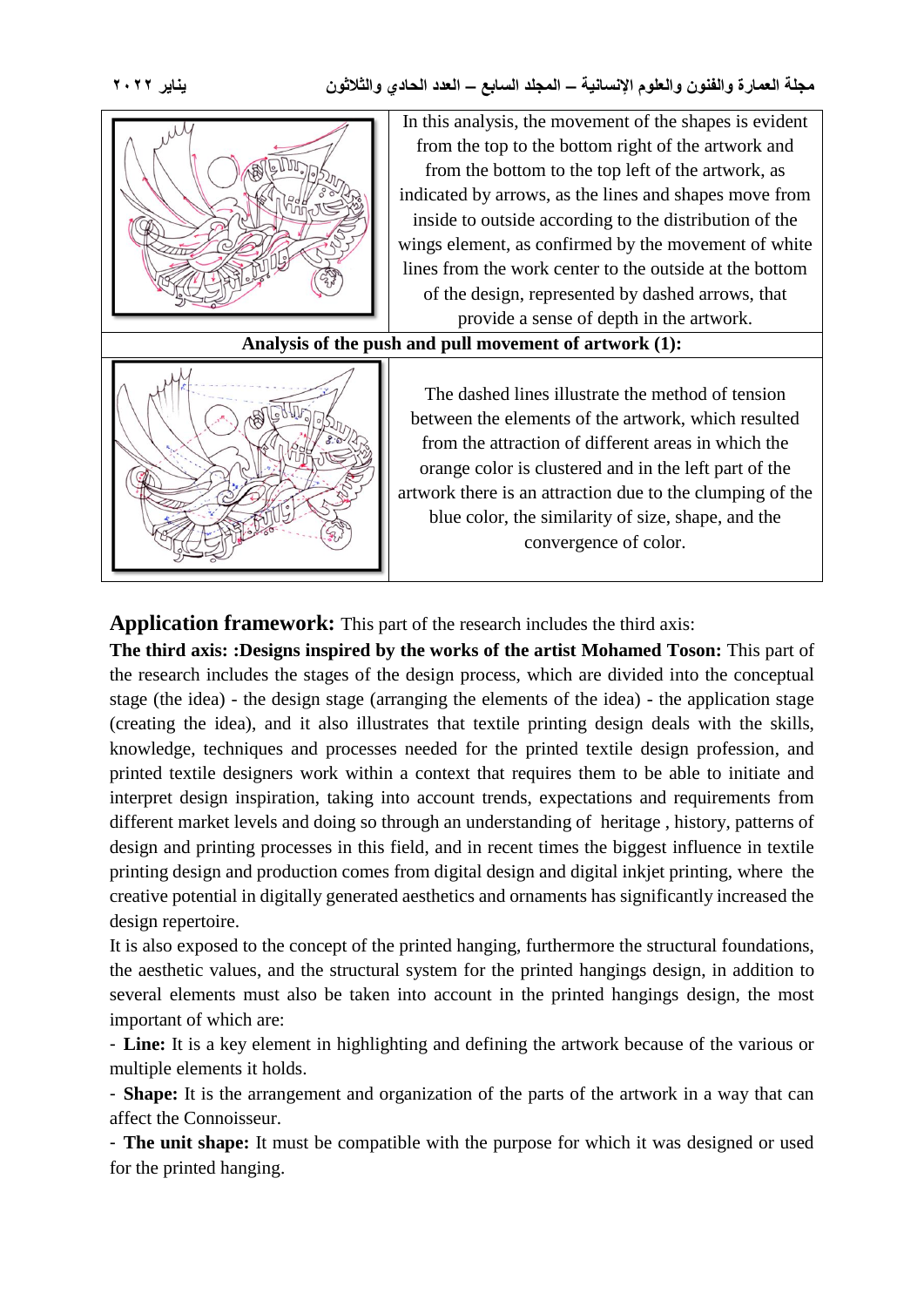- **Unit size:** It is the appropriate size that allows the details required in the field of design application to appear.

**Design ideas in printed hangings:**The researcher create a set of design ideas (7 designs) inspired by the artistic values of the artist Mohamed Toson's works, using the computer while taking advantage of his various capabilities in creating a number of design ideas and color modifications derived from the previous designs (2 design ideas and 15 colorways) that provided innovative plastic values which enriched the field of printed hangings design. For Example:

**Design Idea (1):Technical Analysis:** The idea of this design depended on elements and units of the artist's painting, " So exalted is He in whose hand is the realm of all things, and to Him you will be returned ", where the researcher was inspired by some of the letters that the artist used in his painting, as well as sunlight and the wings of a bird to create a new composition for these elements, combined to create an artistic work inspired by the Arabic calligraphy and suitable for printed hangings design.

In the design idea (1) we find that the elements were distributed in different directions with a repetition of the shape inspired by the bird's wings in different sizes to create movement in the artwork with an emphasis on the curved lines in the design and the use of the letter "nun" in different sizes and distributed in a coherent manner with the elements of the artistic work in separate areas of design and repeating them in a way that added more rhythm in the artistic work, and the elements were concentrated in the lower part of the design in small sizes, then they were distributed less with a change in the direction of movement and an increase in size as we headed upwards, which gave artistic movement between the elements of the artwork, with the distribution of the Arabic calligraphy letters, one of them is in an oval shape in the upper part to the right, leaving writings in the direction of a curve for the lower part to coincide with the distribution of the lines of depth to give the feeling of sunlight. In the colorway there are (1 a), shades of red, rose, yellow and light blue were used on a dark background of blue with gradations of white with dark blue and yellow and we note the use of shades of color in the design added a sense of depth in the artwork, we also notice here the phenomenon of colors, it increases the difference of colors from each other when they are adjacent, so when two different colors are adjacent, the contrast is the increase in the degree of difference between them, and the contrast is not limited to the difference in the origin of the color, the contrast may be in the degree of colors.We notice in the colorway (1- b) that a different color group was used in the background of gray tones, and the shades of turquoise with white and yellow, and the use of shades of green in the elements with the addition of texture in the floor and an emphasis on depth in the artwork.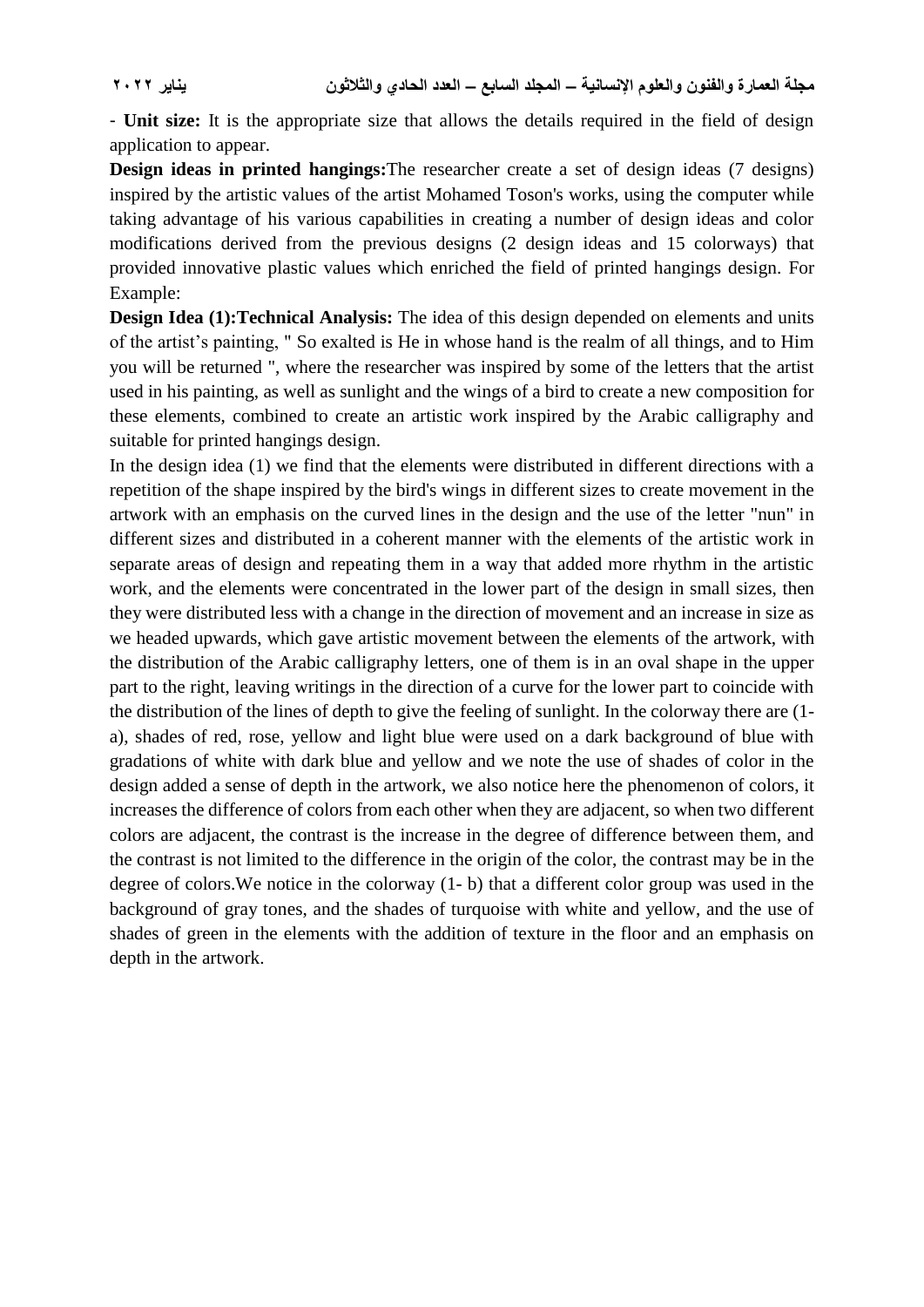

Finally, the main results and recommendations of the research were reviewed:

**The results:** The research study proved that:

1.The art of Pictograph is rich with its unique plastic features that contribute to enriching the field of textile printing design in general and the field of printed hangings design in particular. 2.Pictograph has an effective role in reviving the aesthetics of Arabic calligraphy and creating new and contemporary artistic values and visions.

3.The technical analysis of the works of the artist Mohamed Toson confirmed that they are of a special artistic character, rich in aesthetic and plastic values that reflect the identity of the Egyptian society and an innovative source that can be used to enrich the field of textile printing design.

4.The use of computer capabilities in the field of design has a pivotal role in enriching the innovative process.

5.Creating a set of designs (7 designs- 2 design ideas - 15 colorways) for printed textile hangings using a computer that provided new plastic values that influenced the field of textile printing design.

# **Recommendations:**

## **The researcher recommends the following :**

1.The need to pay attention to study the formative components of Arabic calligraphy by creating contemporary artistic visions in applied artistic fields to confirm identity and preserve our national heritage.

2.Paying attention to study the artistic works of contemporary plastic artists because of their personal visions, values and artistic experiences that enrich the design field.

3.Carrying out technical and analytical studies of artistic and philosophical movements in different parts of the world.

4.Devising contemporary and innovative sources to enrich the field of textile printing design.